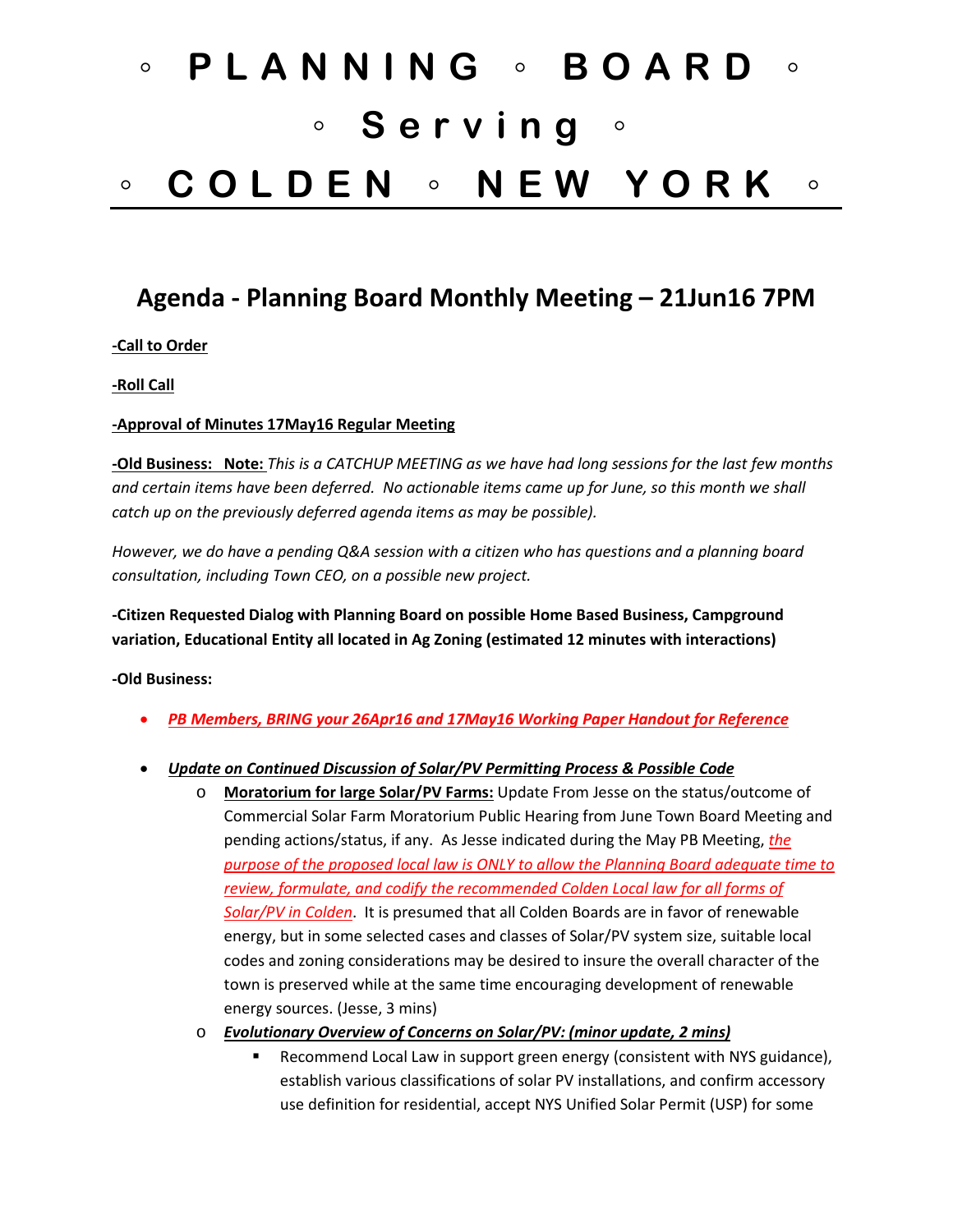installations, etc. USP KW limits will be enforced as defined (and changed) by NYS {now 12KW, will likely increase to ~20KW in the near term future}

- **Residence (Principal) structure mounted** : Process through USP with required PE-stamped structural drawings/data
- **Innovative Technology on Principal or Accessory Structures:** Process through Building Permit with NYS-PE Engineering Drawings/Data (examples are solar skylights, solar awnings, solar structural panels, solar window units, etc., including future evolutionary products integrated into building itself)
- **Accessory Structure Mounted** (on barns, sheds, outbuildings but NOT poles or other project specific mounting arrangements): Process through USP as permitted accessory use/structure, if occupied structure then PE-Stamped Drawings/Data required as would be needed for Building Permit presently
- **Accessory Structure Ground Mounted** (pole mount, ground mount): Process through Building Permit now; after NYS USP is changed to GENERICALLY cover ground mounted as default case, then USP after that. (Chairman's Note: here in Colden the pole mounted ground mounted PV systems WOULD presently be defined ITSELF as an accessory use/structure and therefore WOULD presently qualify in Colden under existing NYS USP rules. However in many towns that is not the case. NYS is "tweaking" the USP to define ground mounted systems AS covered by the modified new USP under present evolution.
- **Large Solar PV Array (Solar Farms) commercial, brokered, leased, or private:** Process via Special Use Permit and Building Permits as applicable and possibly Change of Use. Define KW or MW threshold at which ALL installations are considered in this category. Since "Large" is relative, the threshold would be set by local law and/or be set as any system larger than the limit set by the evolutionary NYS USP rules.
- Matter of First Responder and Fire remains to be defined and/or refined as to how Colden obtains required materials DURING the permitting process since getting them afterwards has been historically problematic in similar cases. Will be defined with attorney coordination. A training session for first responders is being established through the NY-SUN program and will be taught locally at a Colden facility TBD. Will keep all parties informed. Attendance by the Planning Board and Town Board members would be beneficial.
- Matter of coordination with Erie County should any DEC or SEQR triggers being impacted by the proposed/permitted Solar PV project; County 239 Review issues, if any will be considered.
- We will take into account some recent NYS initiatives and toolkits which claim to be helpful in creation of local laws and zoning ordinances. Should have draft code for each of the above classes, except Large Solar Farms, by July PB meeting for PB review. Also possible input from other seminar attendees such as JohnA.